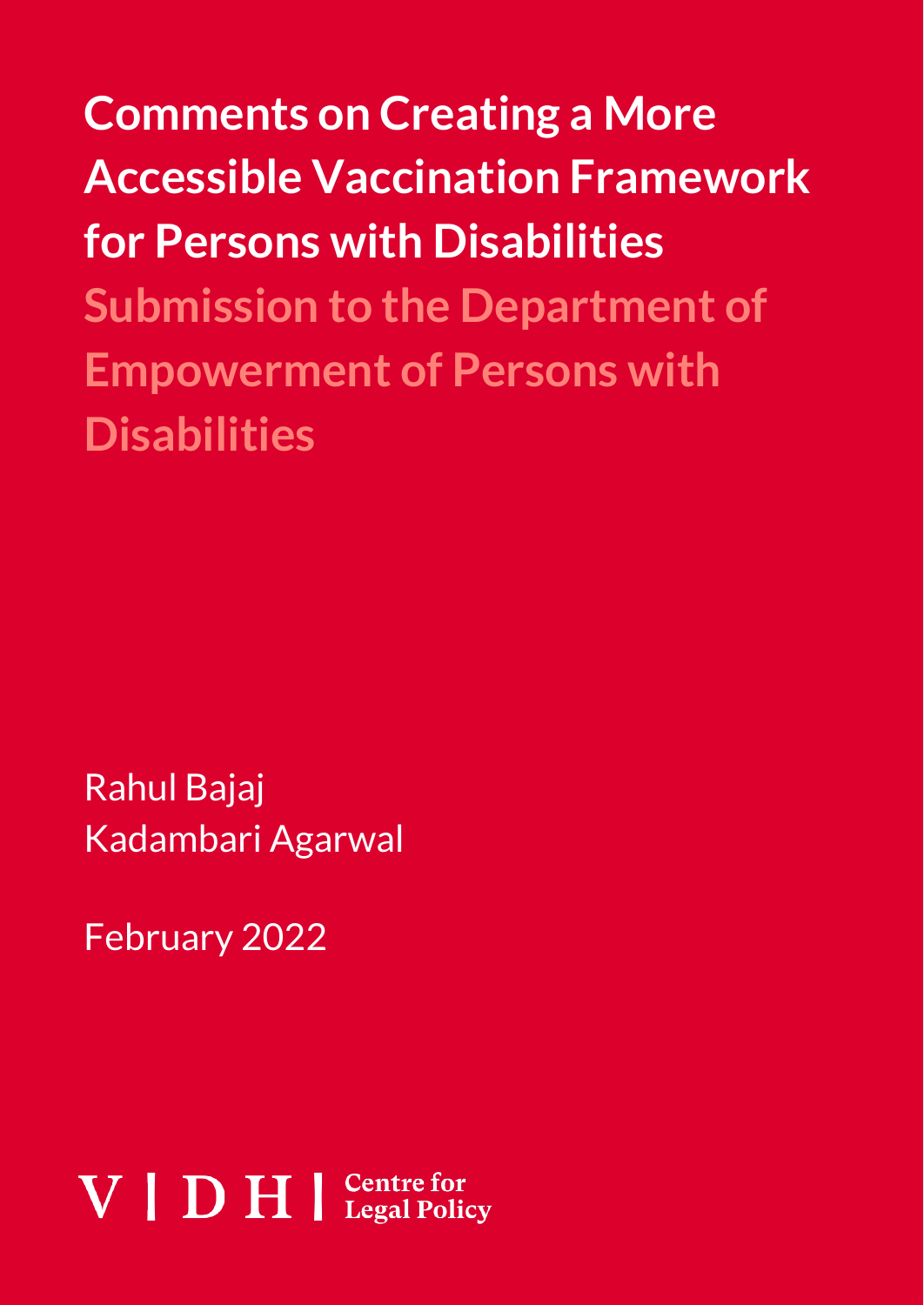This is an independent, non-commissioned piece of work by the Vidhi Centre for Legal Policy, an independent think-tank doing legal research to help make better laws and improve governance for public good.

### **About the Authors**

Rahul Bajaj is a Senior Resident Fellow, Research Director's Office at Vidhi. Kadambari is a Research Fellow, Research Director's Office at Vidhi.

### **Correspondence**

For any clarifications/queries in relation to this submission, please contact:

Vidhi Centre for Legal Policy A-232, Ratanlal Sahdev Marg, Defence Colony, New Delhi-110024

011-43102767/43831699 rahul.bajaj@vidhilegalpolicy.in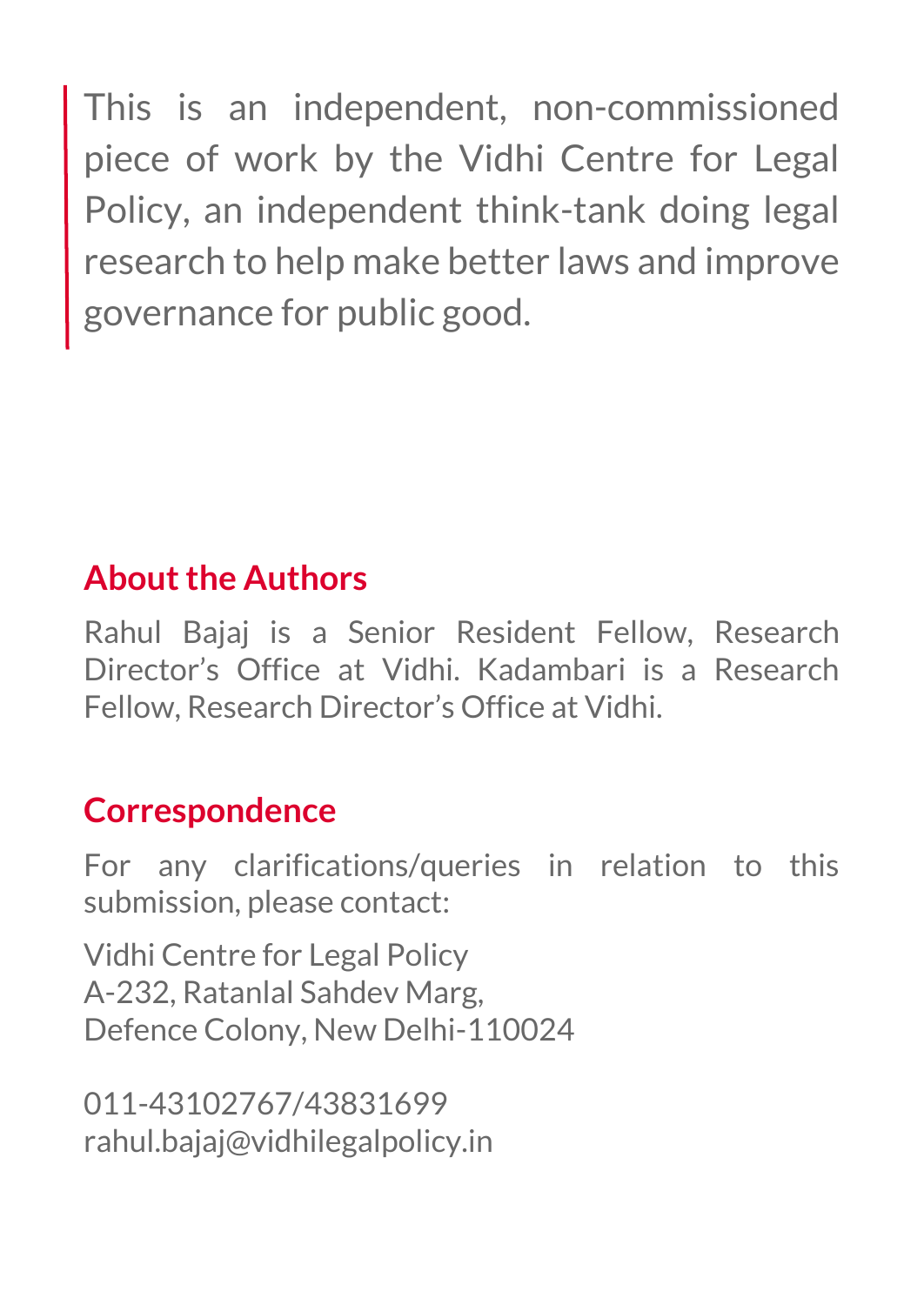## **Comments on the Vaccination Policy for Persons with Disabilities**

Pursuant to the public notice issued by the Department of Empowerment of Persons with Disabilities ("**DEPwD**") dated 1st February 2022, inviting comments and suggestions on upgrading the existing framework for vaccination of persons with disabilities ("**PwDs**"), Vidhi Centre for Legal Policy ("**Vidhi**") submits the following comments.

### **A. Accessibility to registration mechanisms**

In an independent survey conducted by Vidhi on accessibility to vaccines by PwDs, 36.9% of 268 respondents could register themselves on CoWIN, and of those, only 28.9% could do so independently. Measures should be taken to ensure accessible registration mechanisms for PwDs, keeping in mind the following considerations: (a) an accessible and user-friendly interface for registration platforms; and (b) limiting exposure to COVID-19 during the vaccination process, given that PwDs are a high-risk group. In this regard, the following measures should be implemented:

#### **CoWIN Platform**

The following measures should be taken to make the CoWIN platform more accessible:

- 1. Pursuant to the Supreme Court's order dated 31.05.2021 in Suo Motu Writ Petition (Civil) No. 3 of 2021 in Re: Distribution Of Essential Supplies And Services During Pandemic, the CoWIN platform has become much more accessible for the disabled. There are, however, still some outstanding accessibility issues as follows:
	- a. While a visually challenged user can independently navigate the filters and get to the desired centres, she cannot book a vaccine slot. Specifically, pressing enter on the number of available slots does not select the slot. This number has to be clicked in order to book a slot. A keyboard trigger event must be added to the element to make it accessible with a keyboard.
	- b. Drop down menus for the following options are inaccessible with a keyboard: (a) Vaccination Services; (b) Platforms; (c) Resources; and (d) Support. Illustratively, under vaccination services', available options such as 'download certificate' and 'manage appointments' cannot be selected with a keyboard. A keyboard trigger event must be added for each of these options.
- 2. A thorough accessibility audit should be conducted of the CoWIN platform and suitable remedial measures should be taken in a time-bound manner.

#### **Helplines**

COVID-19 helplines should be available to meet the needs of PwDs. On the existing COVID-19 helplines [1075 and 104], an option should be added to enable PwDs to book their appointments for the CoWIN platform on the phone. However, the upgradation of the helpline should be pursued independently from the accessibility of the CoWIN platform. Just because PwDs will be able to book appointments using the helpline should not furnish a valid justification for a failure to make the CoWIN platform fully disabled friendly. The following measures should be taken to make COVID-19 helplines work for PwDs: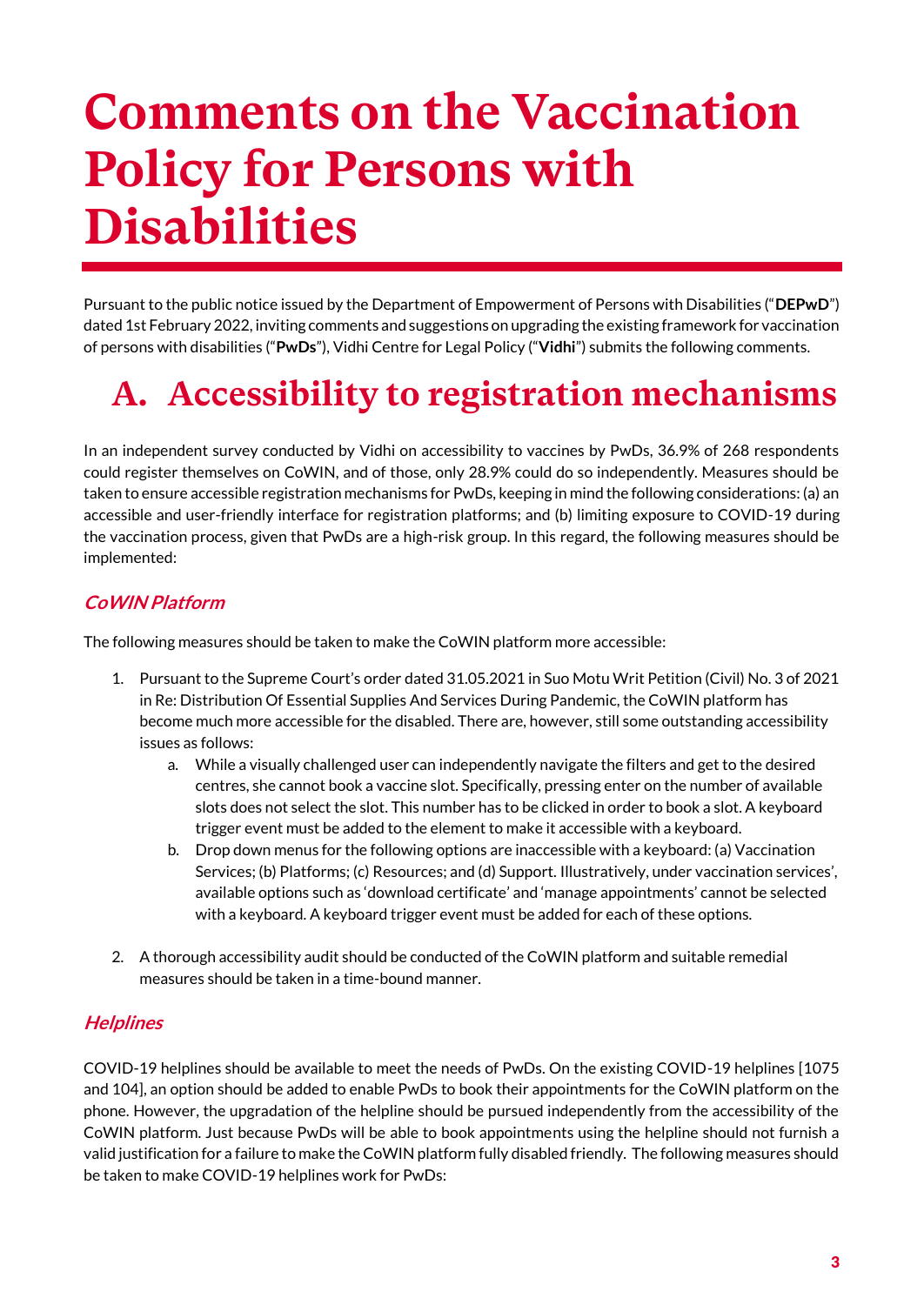- 1. On existing COVID helplines [1075, 104 and any other such numbers], the staff manning such helplines must be provided sensitization training to equip them to address the needs of citizens with disabilities.
- 2. The DEPwD should conduct a sensitization training in which PwDs should themselves lead the training.
- 3. The DEPwD should issue a list of FAQs on the kinds of questions that citizens with disabilities might ask, for the benefit of those manning such helplines, to enable staff to be trained to assist them appropriately. Some questions that the list can include are:
	- How can I obtain reasonable accommodation at the vaccine centre?
	- How can I ask for human help at the vaccine centre?
	- How can I access the facility of being vaccinated at home, as a PwD who cannot travel to a vaccine centre?
	- How can I obtain information about the vaccination process in an accessible format?
- 4. DEPwD must audit the helpline, on at least a monthly basis, to ensure that those manning it have the know-how and sensitivity to assist PwDs appropriately.

#### **Walk-in registration**

While walk-in registration may generally improve ease of access, it should not be viewed as the appropriate solution for accessibility barriers for PwDs, given that some such individuals are high-risk, and any overcrowding at walk-in vaccinations centres may pose an additional risk to them. Keeping this in mind, the following measures should be taken:

- 1. Provision of disability-specific sensitivity training to the staff responsible for granting registration for vaccinations to PwDs, as well as availability of technically competent persons, such as sign language interpreters.
- 2. Provision of safe and accessible waiting rooms for PwDs to minimise exposure to COVID-19.

#### **Registration details**

The registration form should have the option to indicate whether one has any form of disability, for which reasonable accommodations may be made. This will lead to informed coordination in vaccination centres, and increase accessibility for PwDs. A sample question is: *Please indicate whether you have any form of disability, and if yes, please specify the kind of disability. This is to ensure that the vaccination centre that you visit will be accessible for you.* 

### **B. Accessibility of vaccination centres**

In the survey conducted by Vidhi, only 75.7% of the 235 respondents had received the vaccination, of whom only 56.1% reported it as accessible and 24.9% had to make multiple attempts to get the vaccine.

Section 25(1)(b) of the Rights of Persons with Disabilities Act, 2016, reads as follows: "25. Healthcare. – (1) The appropriate Government and the local authorities shall take necessary measures for the persons with disabilities to provide, - "Xxx (b) barrier-free access in all parts of Government and private hospitals and other healthcare institutions and centres;" Some suggestions are set out below to operationalize this statutory command.

#### **Adequate and trained staff**

Vaccination centres should have appropriately trained resource persons who will be responsible for providing support to PwDs. This includes: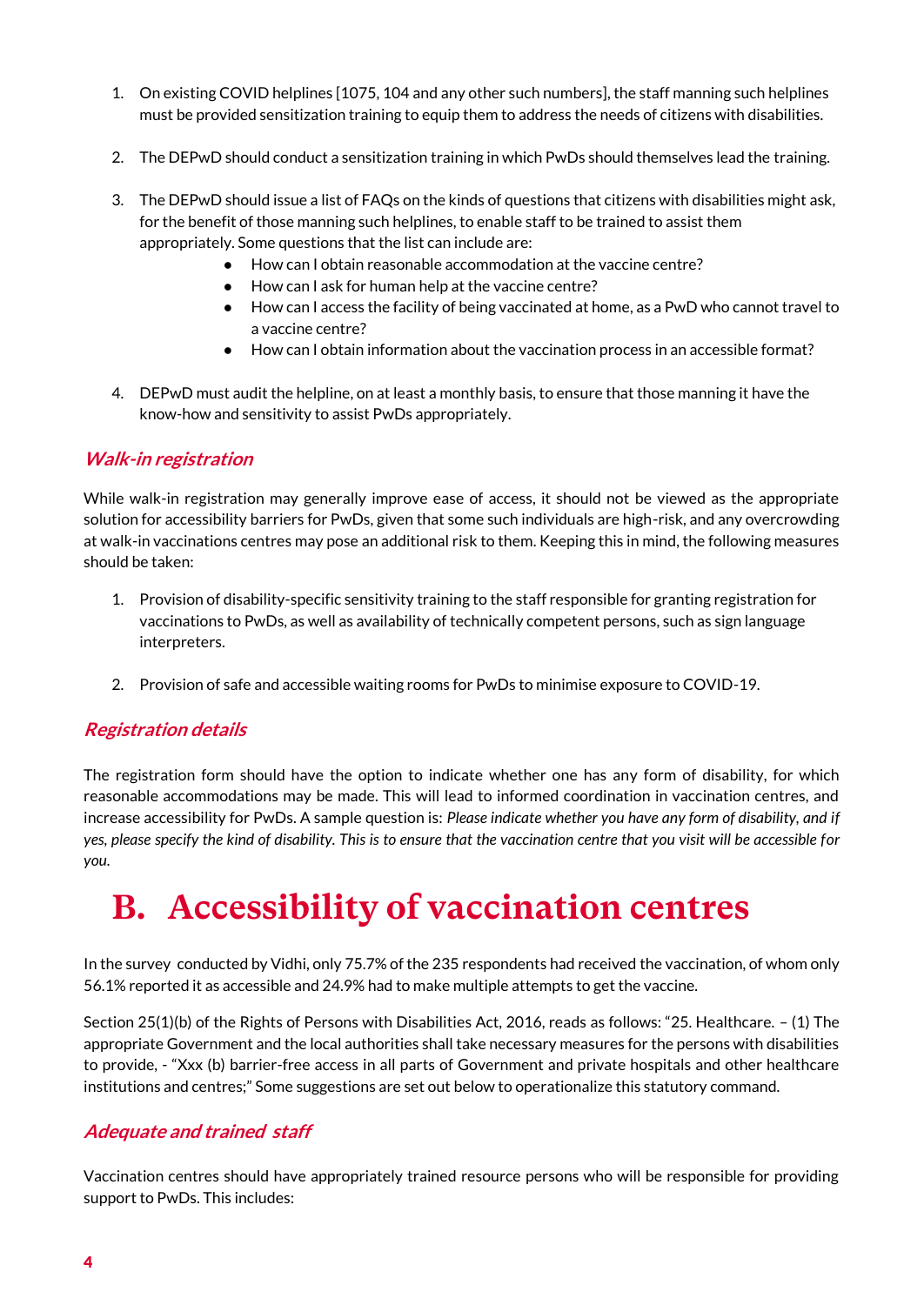- 1. Availability of support staff to assist PwDs navigate the vaccination centre with ease (for example, persons to help persons with visual disabilities find the vaccination counter).
- 2. The persons who will be responsible for administering the vaccine and communicating information to beneficiaries should be provided with sensitivity training.
- 3. Each vaccination centre should appoint technically competent persons, such as sign language interpreters, who can communicate with PwDs, as may be needed (for example, communicating the potential side effects and precautions to be observed in respect of vaccinations). Such persons may be made available on the basis of the number of PwDs expected to visit a vaccination centre on any given day, based on the information solicited from the registration form.
- 4. A repository of such technically competent persons should be made available to vaccination centres by the DEPwD.
- 5. All vaccination centres should have a designated point of contact to whom PwDs may contact to address any questions or concerns.

#### **Accessible infrastructure**

To ensure that PwDs can visit vaccination centres, infrastructural accessibility requirements must be considered:

- 1. Parking spots should be designated for persons with disabilities, where wheelchairs, cars, etc. may be parked.
- 2. Vaccination centres should be physically accessible to PwDs, through the use of elevators and ramps, and where not possible, the vaccination of PwDs should be conducted on the ground floor.
- 3. Any vaccination camps must provide comfortable waiting arrangements for PwDs. Further, it must be ensured that such camps have end-to-end comprehensive and holistic accessibility for PwDs.
- 4. The feasibility of designated vaccination centres for PwDs or scheduling specific days in common vaccination centres only for the vaccination of PwDs should be explored.

#### **Priority in vaccinations**

Section 25(1)(c) of the Rights of Persons with Disabilities Act, 2016, reads as follows: "25. Healthcare. – (1) The appropriate Government and the local authorities shall take necessary measures for the persons with disabilities to provide, - xxx (c) priority in attendance and treatment." Given this statutory command, all vaccination centres must prioritise PwDs in vaccine administration. In the survey conducted by Vidhi, 55.3% of the respondents did not receive the vaccine on priority. In this relation, appropriate steps should be taken, including creating a separate queue or counter for PwDs in every vaccine centre.

#### **Door-to-door vaccinations and near-to-home vaccinations**

In the survey conducted by Vidhi, only 10.8% of the 259 respondents had the opportunity to obtain the door-todoor vaccination. This highlights the limited accessibility of PwDs to these campaigns, and in this regard, the following steps should be taken to bolster these campaigns:

- 1. The CoWIN platform and all helplines should have the option of registering for the option to opt for door-to-door vaccinations and near-to-home vaccinations, as the case may be.
- 2. The DEPwD must take targeted measures for the vaccination of PwDs residing in rural areas.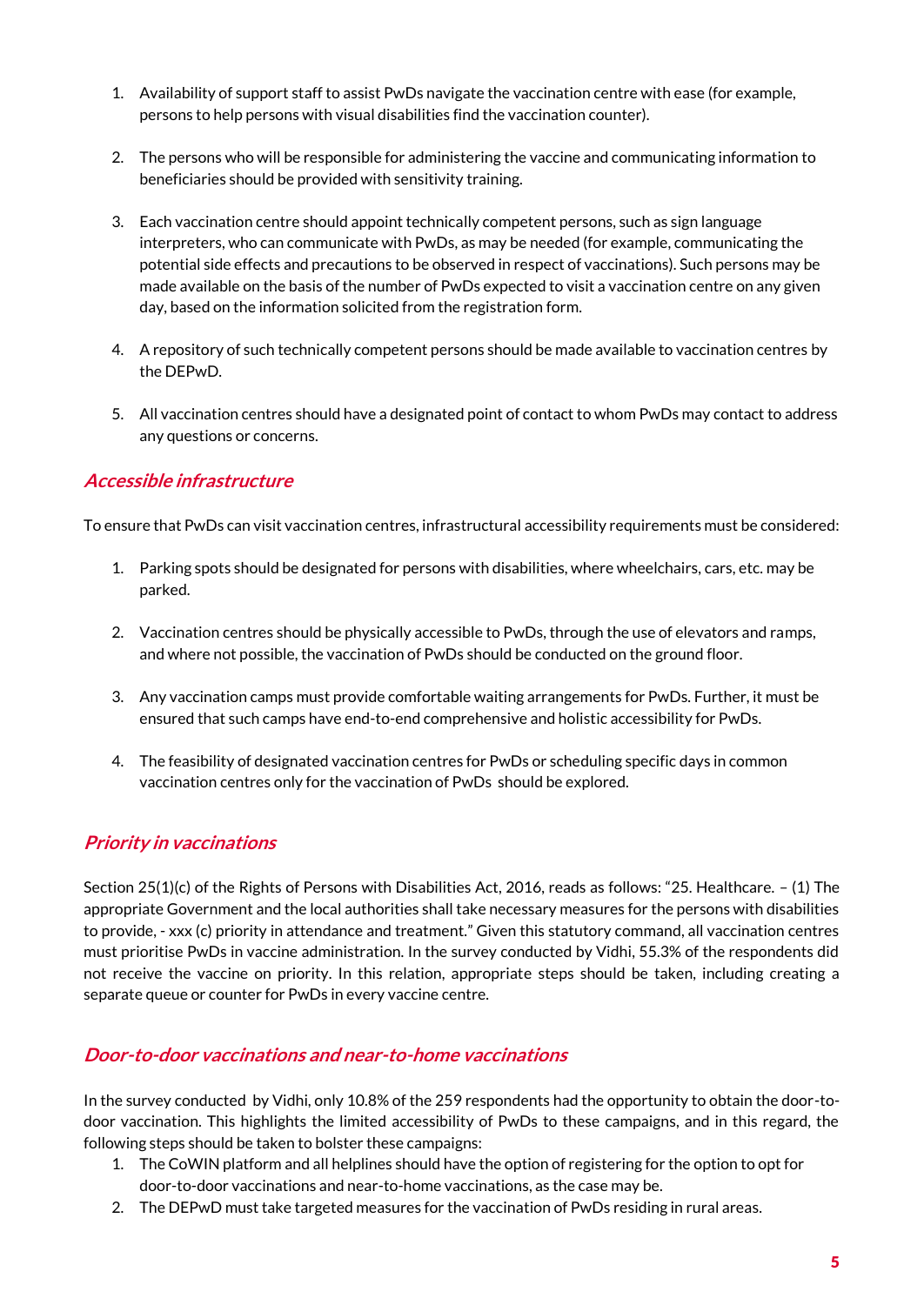- 3. Information as to which PwDs have registered for these schemes should be provided to District Magistrates, so that appropriate arrangements can be made to provide tem vaccination on the terms set out in these schemes effectively.
- 4. Adequate awareness should be generated, in accessible formats, through wide outreach and dissemination activities.

### **C. Monitoring and evaluation**

#### **Data collection**

As mentioned above, registration forms should have the option to indicate whether one has a disability and if so, the category of disability. This data should be used systematically to collect data on the number of PwDs who have been vaccinated, as this will help track vaccination numbers and formulate evidence-based policies in this regard.

#### **Grievance redressal mechanism**

A mechanism must be created where PwDs may file complaints in cases where they were unable to access vaccines or faced accessibility barriers. For this, an officer may be appointed on a district or sub-district basis, to whom such complaints can be filed. The procedure for filing such complaints should be available online and offline through text and phone. Such a mechanism will ensure that PwDs are able to get speedy resolution in case of inaccessible centres, as well as ensure accountability and compliance with accessibility requi